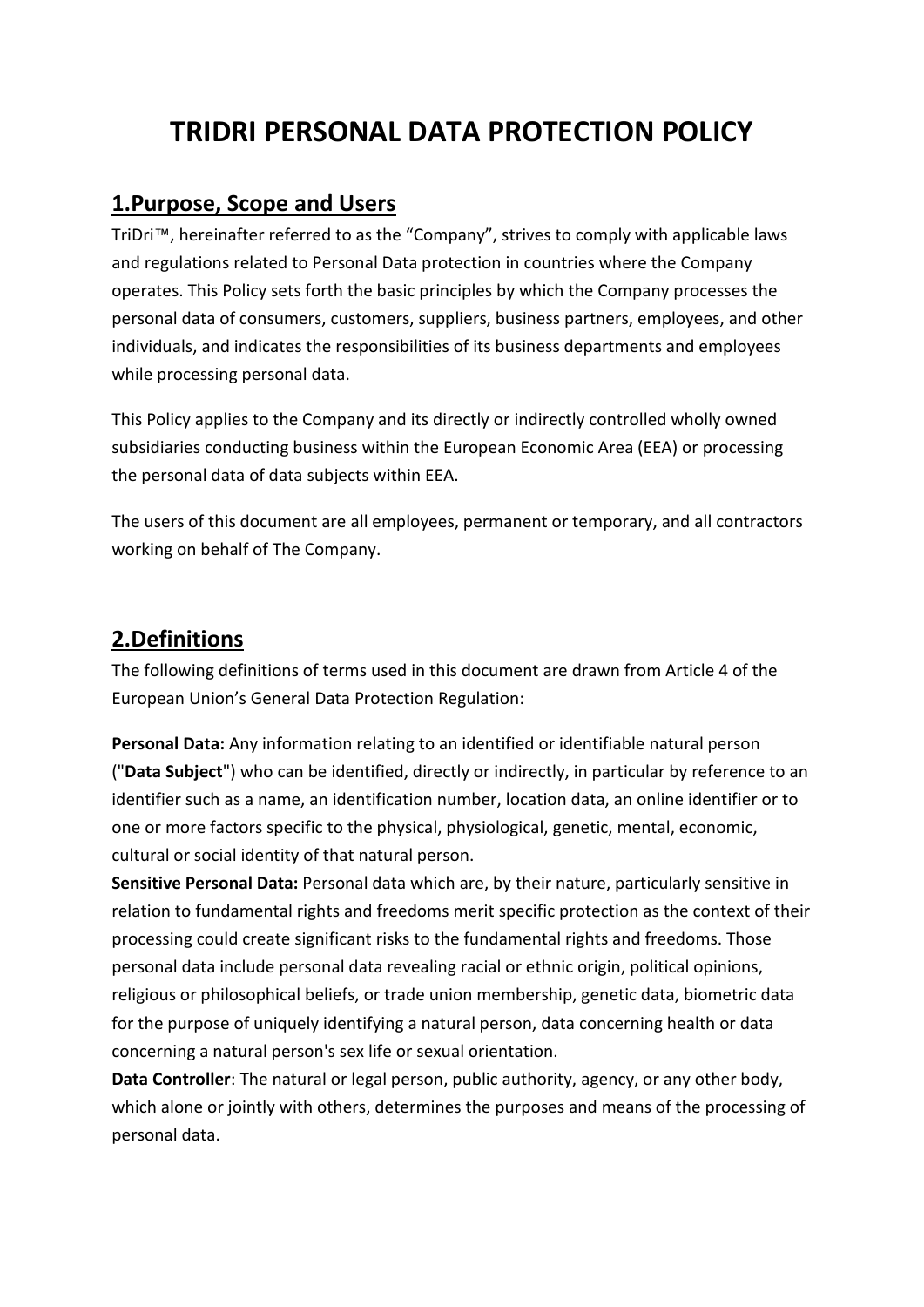**Data Processor**: A natural or legal person, public authority, agency, or any other body which processes personal data on behalf of a Data Controller.

**Processing**: An operation or set of operations which is performed on personal data or on sets of personal data, whether or not by automated means, such as collection, recording, organization, structuring, storage, adaptation or alteration, retrieval, consultation, use, disclosure by transmission, dissemination or otherwise making available, alignment or combination, restriction, erasure or destruction of the data.

**Anonymization:** Irreversibly de-identifying personal data such that the person cannot be identified by using reasonable time, cost, and technology either by the controller or by any other person to identify that individual. The personal data processing principles do not apply to anonymized data as it is no longer personal data.

**Pseudonymization:** The processing of personal data in such a manner that the personal data can no longer be attributed to a specific data subject without the use of additional information, provided that such additional information is kept separately and is subject to technical and organizational measures to ensure that the personal data are not attributed to an identified or identifiable natural person. Pseudonymization reduces, but does not completely eliminate, the ability to link personal data to a data subject. Because pseudonymized data is still personal data, the processing of pseudonymized data should comply with the Personal Data Processing principles.

**Cross-border processing of personal data:** Processing of personal data which takes place in the context of the activities of establishments in more than one Member State of a controller or processor in the European Union where the controller or processor is established in more than one Member State; or processing of personal data which takes place in the context of the activities of a single establishment of a controller or processor in the Union but which substantially affects or is likely to substantially affect data subjects in more than one Member State;

**Supervisory Authority:** An independent public authority which is established by a Member State pursuant to Article 51 of the EU GDPR;

**Lead supervisory authority:** The supervisory authority with the primary responsibility for dealing with a cross-border data processing activity, for example when a data subject makes a complaint about the processing of his or her personal data; it is responsible, among others, for receiving the data breach notifications, to be notified on risky processing activity and will have full authority as regards to its duties to ensure compliance with the provisions of the EU GDPR;

Each "**local supervisory authority**" will still maintain in its own territory and will monitor any local data processing that affects data subjects or that is carried out by an EU or non-EU controller or processor when their processing targets data subjects residing on its territory. Their tasks and powers include conducting investigations and applying administrative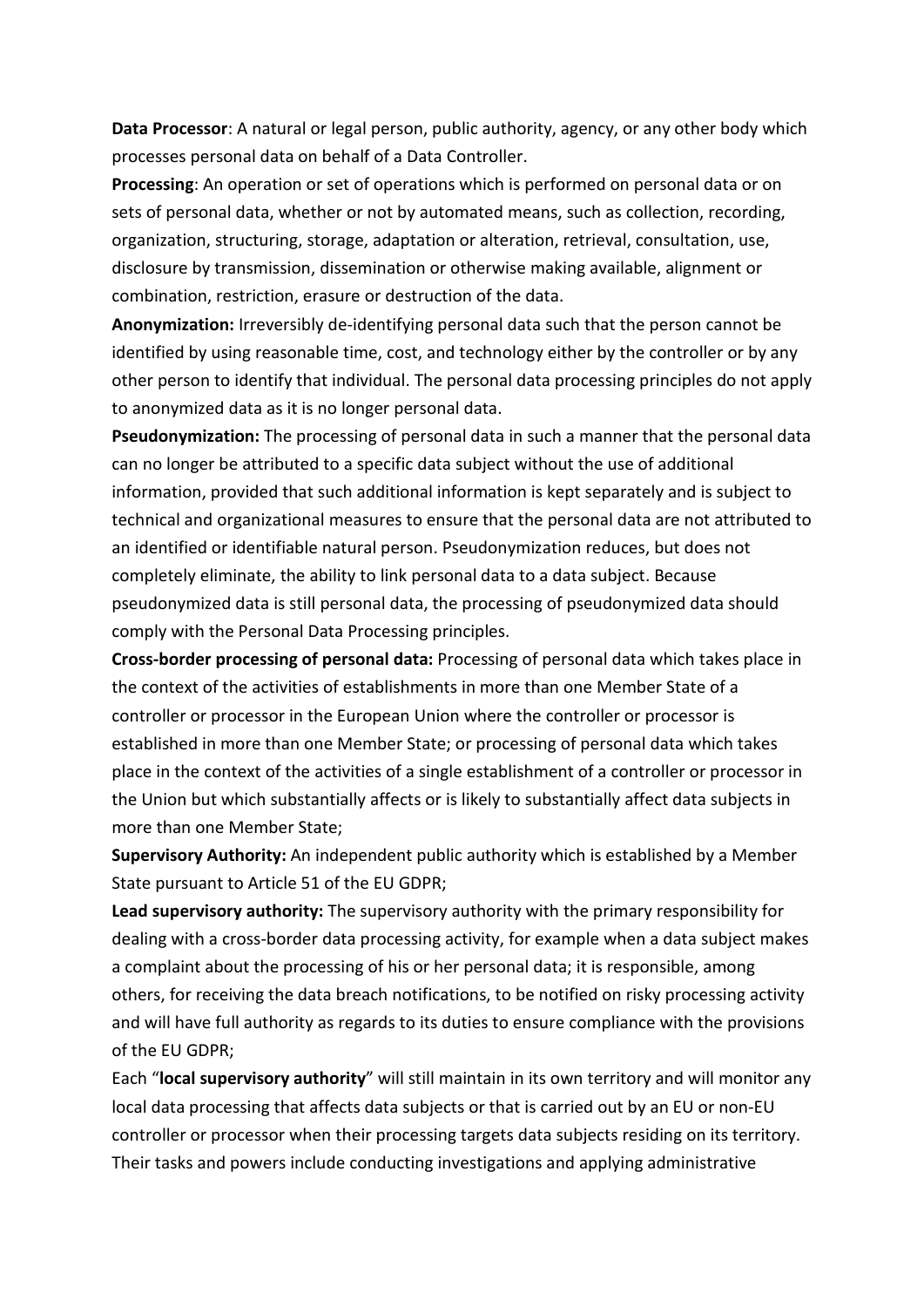measures and fines, promoting public awareness of the risks, rules, security, and rights in relation to the processing of personal data, as well as obtaining access to any premises of the controller and the processor, including any data processing equipment and means.

**"Main establishment as regards a controller"** with establishments in more than one Member State, the place of its central administration in the Union, unless the decisions on the purposes and means of the processing of personal data are taken in another establishment of the controller in the Union and the latter establishment has the power to have such decisions implemented, in which case the establishment having taken such decisions is to be considered to be the main establishment;

**"Main establishment as regards a processor"** with establishments in more than one Member State, the place of its central administration in the Union, or, if the processor has no central administration in the Union, the establishment of the processor in the Union where the main processing activities in the context of the activities of an establishment of the processor take place to the extent that the processor is subject to specific obligations under this Regulation;

**Group Undertaking:** Any holding company together with its subsidiary.

# **3.Basic Principles Regarding Personal Data Processing**

The data protection principles outline the basic responsibilities for organisations handling personal data. Article 5(2) of the GDPR stipulates that "*the controller shall be responsible for, and be able to demonstrate, compliance with the principles*."

## **3.1. Lawfulness, Fairness and Transparency**

Personal data must be processed lawfully, fairly and in a transparent manner in relation to the data subject.

## **3.2. Purpose Limitation**

Personal data must be collected for specified, explicit and legitimate purposes and not further processed in a manner that is incompatible with those purposes.

## **3.3. Data Minimization**

Personal data must be adequate, relevant, and limited to what is necessary in relation to the purposes for which they are processed. The Company must apply anonymization or pseudonymization to personal data, if possible, to reduce the risks to the data subjects concerned.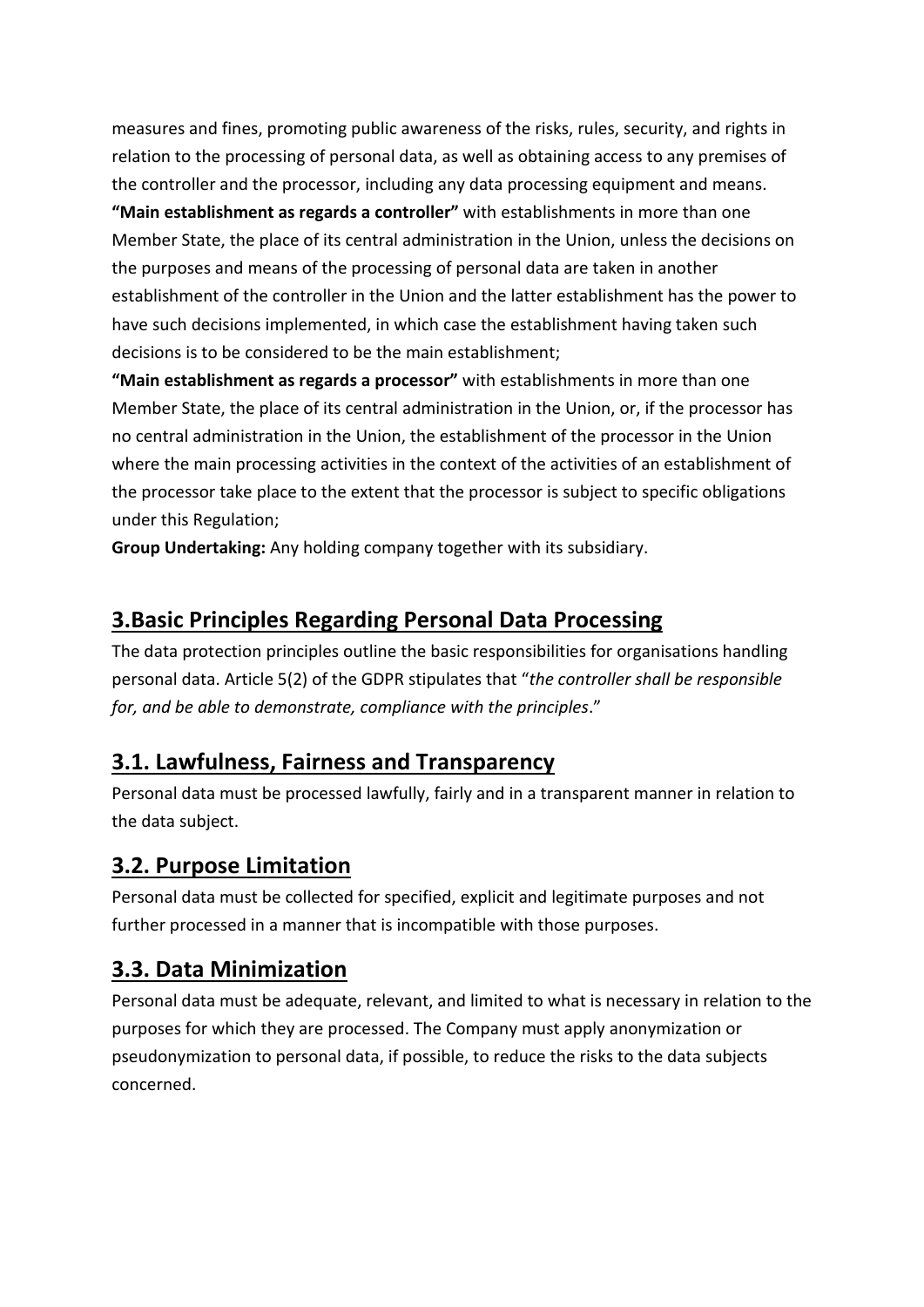## **3.4. Accuracy**

Personal data must be accurate and, where necessary, kept up to date; reasonable steps must be taken to ensure that personal data that are inaccurate, having regard to the purposes for which they are processed, are erased, or rectified in a timely manner.

# **3.5. Storage Period Limitation**

Personal data must be kept for no longer than is necessary for the purposes for which the personal data are processed.

# **3.6. Integrity and confidentiality**

Taking into account the state of technology and other available security measures, the implementation cost, and likelihood and severity of personal data risks, the Company must use appropriate technical or organisational measures to process Personal Data in a manner that ensures appropriate security of personal data, including protection against accidental or unlawful destruction, loss, alternation, unauthorized access to, or disclosure.

# **3.7. Accountability**

Data controllers must be responsible for and be able to demonstrate compliance with the principles outlined above.

## **4.Building Data Protection in Business Activities**

In order to demonstrate compliance with the principles of data protection, an organisation should build data protection into its business activities.

## **4.1. Notification to Data Subjects**

(See the Fair Processing Guidelines section.)

# **4.2. Data Subject's Choice and Consent**

(See the Fair Processing Guidelines section.)

# **4.3. Collection**

The Company must strive to collect the least amount of personal data possible. If personal data is collected from a third party, the Information Security Manager must ensure that the personal data is collected lawfully.

# **4.4. Use, Retention, and Disposal**

The purposes, methods, storage limitation and retention period of personal data must be consistent with the information contained in the Privacy Notice. The Company must maintain the accuracy, integrity, confidentiality, and relevance of personal data based on the processing purpose. Adequate security mechanisms designed to protect personal data must be used to prevent personal data from being stolen, misused, or abused, and prevent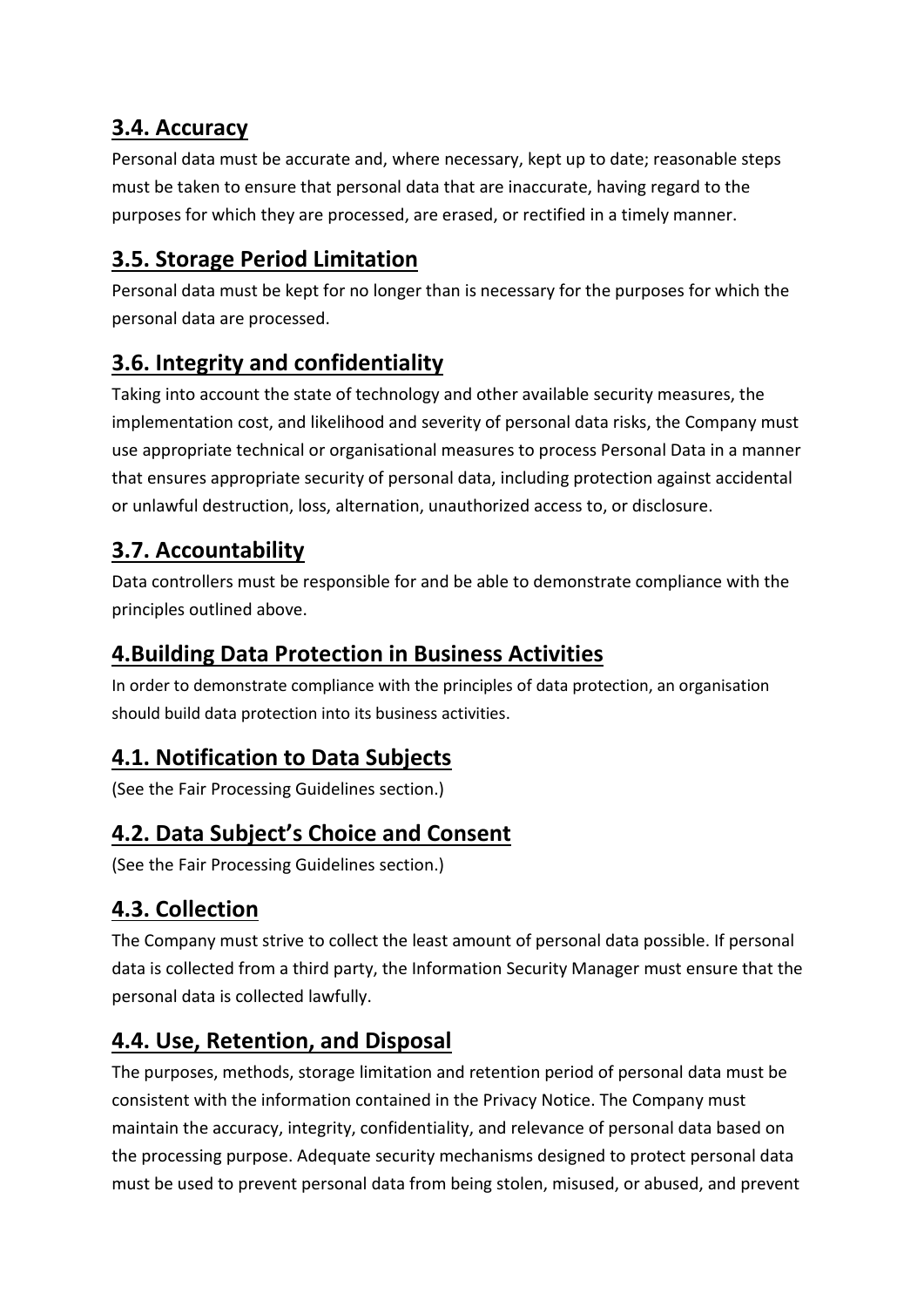personal data breaches. The person responsible for compliance with the requirements listed in this section.

# **4.5. Disclosure to Third Parties**

Whenever the Company uses a third-party supplier or business partner to process personal data on its behalf, the Information Security Manager must ensure that this processor will provide security measures to safeguard personal data that are appropriate to the associated risks such as misuse of personal data, unauthorised disclosure of personal data, data breaches, etc. For this purpose, the Processor GDPR Compliance Questionnaire must be used.

The Company must contractually require the supplier or business partner to provide the same level of data protection. The supplier or business partner must only process personal data to carry out its contractual obligations towards the Company or upon the instructions of the Company and not for any other purposes. When the Company processes personal data jointly with an independent third party, the Company must explicitly specify its respective responsibilities of and the third party in the relevant contract or any other legal binding document, such as the Supplier Data Processing Agreement.

# **4.6. Cross-border Transfer of Personal Data**

Before transferring personal data out of the European Economic Area (EEA) adequate safeguards must be used including the signing of a Data Transfer Agreement, as required by the European Union and, if required, authorization from the relevant Data Protection Authority must be obtained. The entity receiving the personal data must comply with the principles of personal data processing set forth in Cross Border Data Transfer Procedure.

# **4.7. Rights of Access by Data Subjects**

When acting as a data controller, the Information Security Manager is responsible to provide data subjects with a reasonable access mechanism to enable them to access their personal data, and must allow them to update, rectify, erase, or transmit their Personal Data, if appropriate or required by law. The access mechanism will be further detailed in the Data Subject Access Request Procedure.

# **4.8. Data Portability**

Data Subjects have the right to receive, upon request, a copy of the data they provided to us in a structured format and to transmit those data to another controller, for free. Information Security Manager is responsible to ensure that such requests are processed within one month, are not excessive (i.e. if the data subject sends requests daily) and do not affect the rights to personal data of other individuals.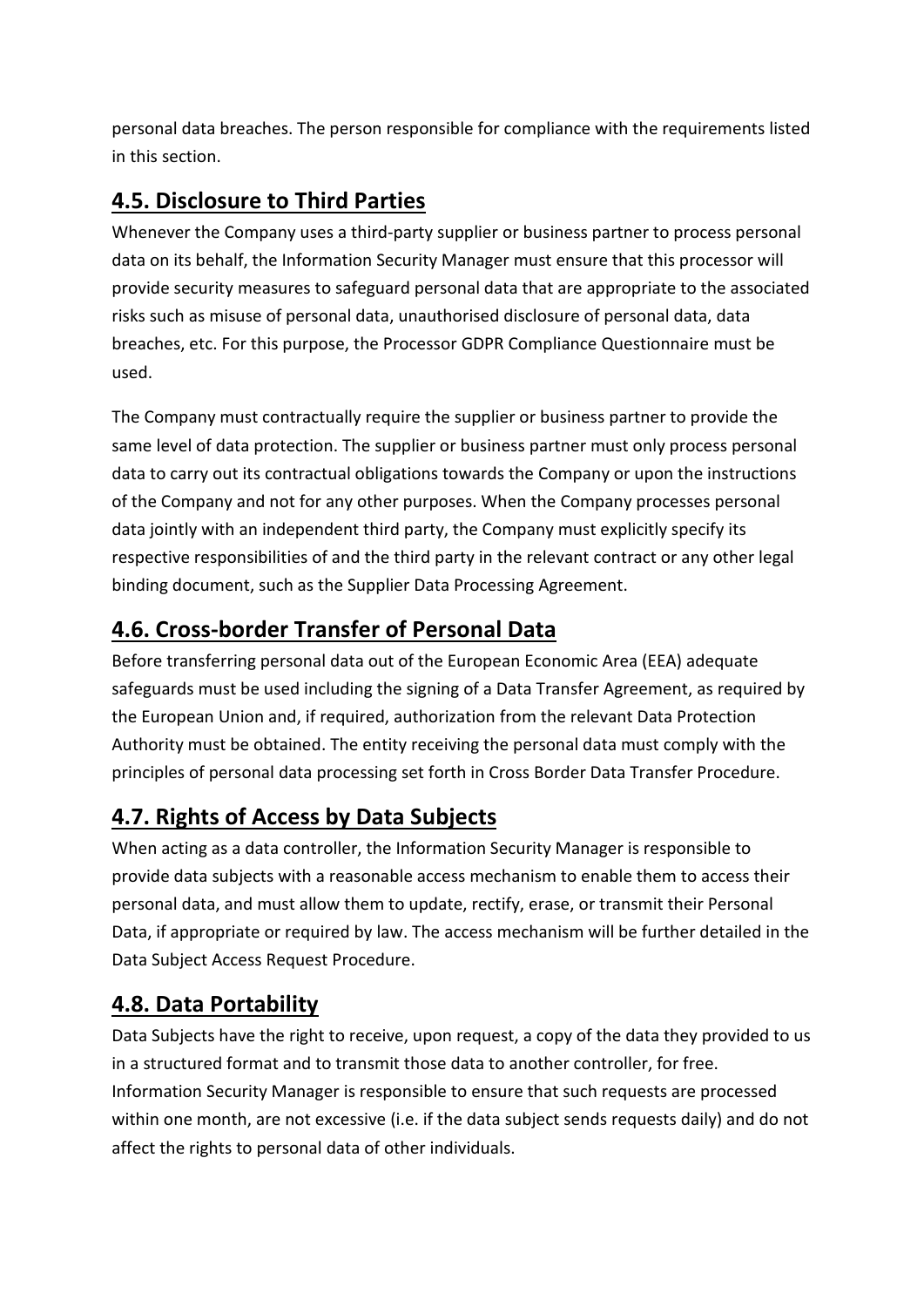## **4.9. Right to be Forgotten**

Upon request, Data Subjects have the right to obtain from the Company the erasure of its personal data. When the Company is acting as a Controller, Information Security Manager must take necessary actions (including technical measures) to inform the third parties who use or process that data to comply with the request.

## **5.Fair Processing Guidelines**

Personal data must only be processed when explicitly authorised by the Information Security Manager.

The Company must decide whether to perform the Data Protection Impact Assessment for each data processing activity according to the Data Protection Impact Assessment Guidelines.

# **5.1. Notices to Data Subjects**

At the time of collection or before collecting personal data for any kind of processing activities including but not limited to selling products, services, or marketing activities, the Information Security Manager is responsible to properly inform data subjects of the following: the types of personal data collected, the purposes of the processing, processing methods, the data subjects' rights with respect to their personal data, the retention period, potential international data transfers, if data will be shared with third parties and the Company's security measures to protect personal data. This information is provided through Privacy Notice.

If your company has multiple data processing activities, you will need to develop different notices which will differ depending on the processing activity and the categories of personal data collected – for example, one Notice might be written for mailing purposes, and a different one for shipping purposes.

Where personal data is being shared with a third party the Information Security Manager must ensure that data subjects have been notified of this through a Privacy Notice.

Where personal data is being transferred to a third country according to Cross Border Data Transfer Policy, the Privacy Notice should reflect this and clearly state to where, and to which entity personal data is being transferred.

Where sensitive personal data is being collected, the person responsible for Data Protection matters must make sure that the Privacy Notice explicitly states the purpose for which this sensitive personal data is being collected.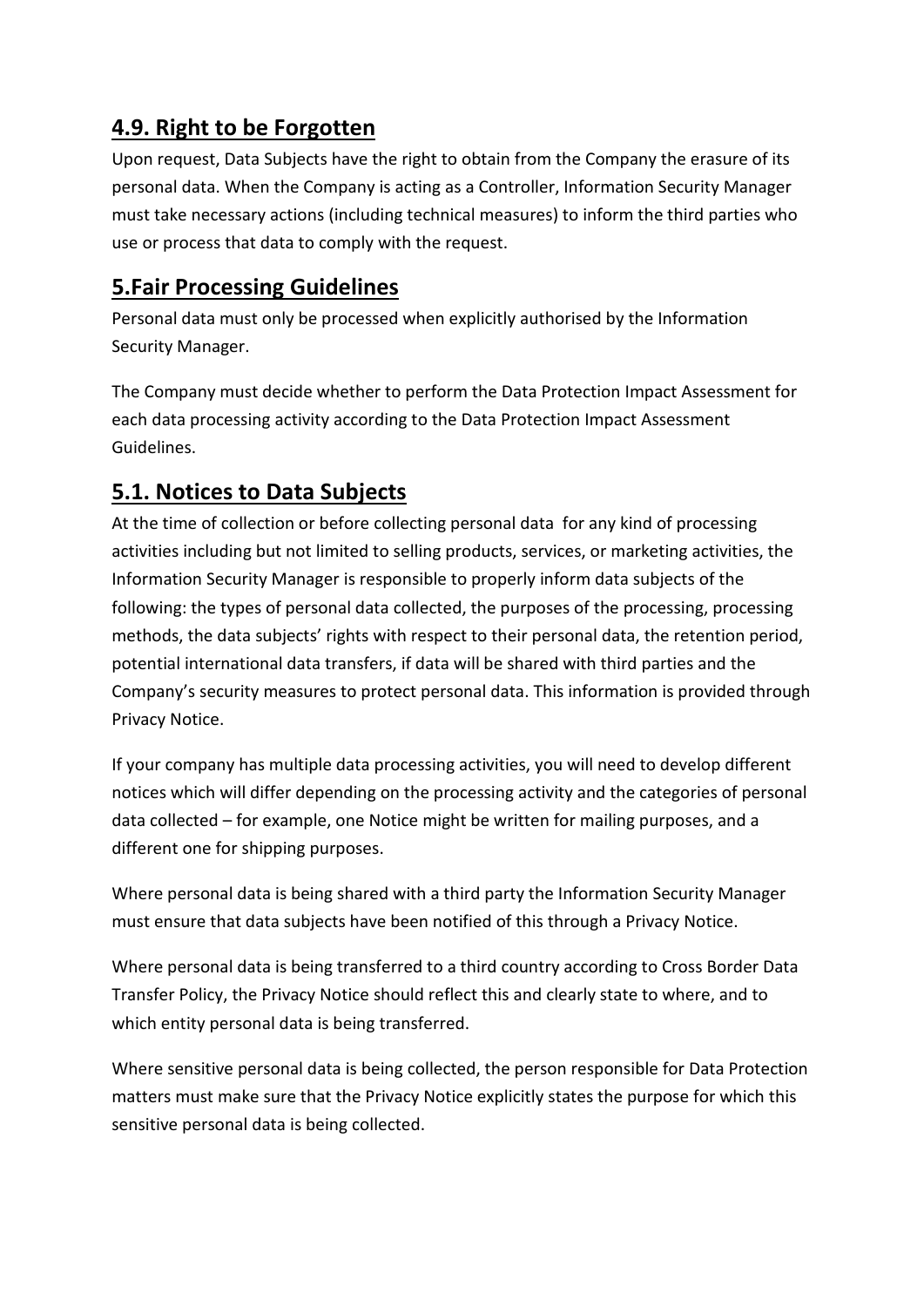## **5.2. Obtaining Consents**

Whenever personal data processing is based on the data subject's consent, or other lawful grounds, the Information Security Manager is responsible for retaining a record of such consent. The person responsible is responsible for providing data subjects with options to provide the consent and must inform and ensure that their consent (whenever consent is used as the lawful ground for processing) can be withdrawn at any time.

When requests to correct, amend or destroy personal data records, the Information Security Manager must ensure that these requests are handled within a reasonable time frame. Person responsible for data protection matters must also record the requests and keep a log of these.

Personal data must only be processed for the purpose for which they were originally collected. In the event that the Company wants to process collected personal data for another purpose, the Company must seek the consent of its data subjects in clear and concise writing. Any such request should include the original purpose for which data was collected, and also the new, or additional, purpose(s). The request must also include the reason for the change in purpose(s). The Person responsible for Data Protection matters is responsible for complying with the rules in this paragraph.

Now and in the future, the person responsible must ensure that collection methods are compliant with relevant law, good practices, and industry standards.

The Information Security Manager is responsible for creating and maintaining a Register of the Privacy Notices.

## **6.Organisation and Responsibilities**

The responsibility for ensuring appropriate personal data processing lies with everyone who works for or with the Company and has access to personal data processed by the Company.

The key areas of responsibilities for processing personal data lie with the following organisational roles:

The board of directors makes decisions about and approves the Company's general strategies on personal data protection.

The Information Security Manager the nominated person responsible for data protection matters is responsible for managing the personal data protection program and is responsible for the development and promotion of end-to-end personal data protection policies.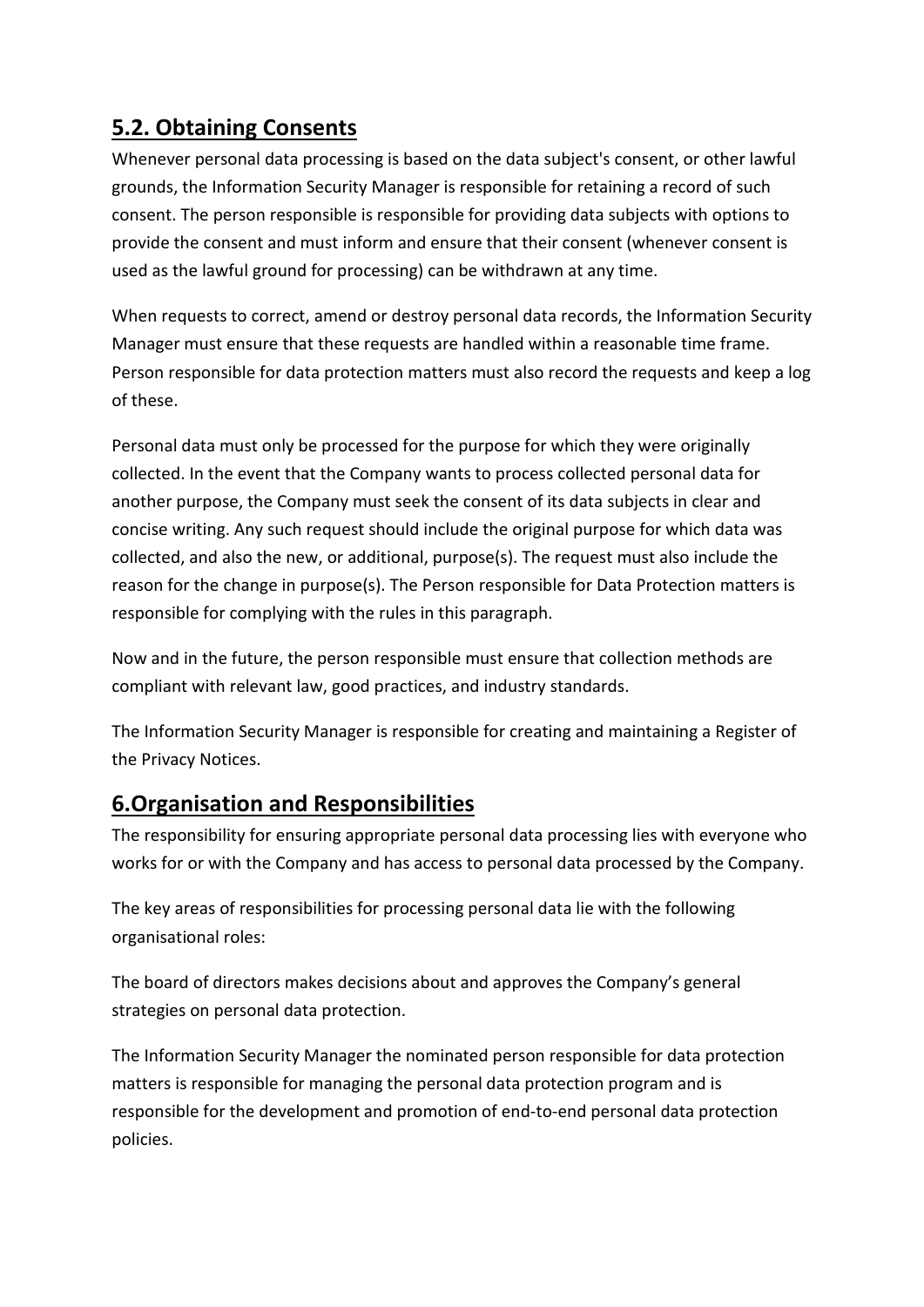The Information Security Manager monitors and analyses personal data laws and changes to regulations, develops compliance requirements, and assists business departments in achieving their Personal data goals. This may include seeking legal advice or external counsel.

The Head of Technology is responsible for:

- Ensuring all systems, services and equipment used for storing data meet acceptable security standards.
- Performing regular checks and scans to ensure security hardware and software is functioning properly.

The Head of Marketing, is responsible for:

- Approving any data protection statements attached to communications such as emails and letters.
- Addressing any data protection queries from journalists or media outlets like newspapers.
- Where necessary, working with the Person responsible for Data Protection Matters to ensure marketing initiatives abide by data protection principles.

The Head of Human Resources is responsible for:

- Improving all employees' awareness of user personal data protection.
- Organising Personal data protection expertise and awareness training for employees working with personal data.
- End-to-end employee personal data protection. It must ensure that employees' personal data is processed based on the employer's legitimate business purposes and necessity.

The Information Security Manager is responsible for passing on personal data protection responsibilities to suppliers and improving suppliers' awareness levels of personal data protection as well as flow down personal data requirements to any third party a supplier they are using. The Procurement Department must ensure that the Company reserves a right to audit suppliers.

# **7.Guidelines for Establishing the Lead Supervisory Authority**

#### **7.1. Necessity to Establish the Lead Supervisory Authority**

Identifying a Lead supervisory authority is only relevant if the Company carries out the cross-border processing of personal data.

Cross border of personal data is carried out if:

a. *processing of personal data is carried out by subsidiaries of the Company which are based in other Member States;*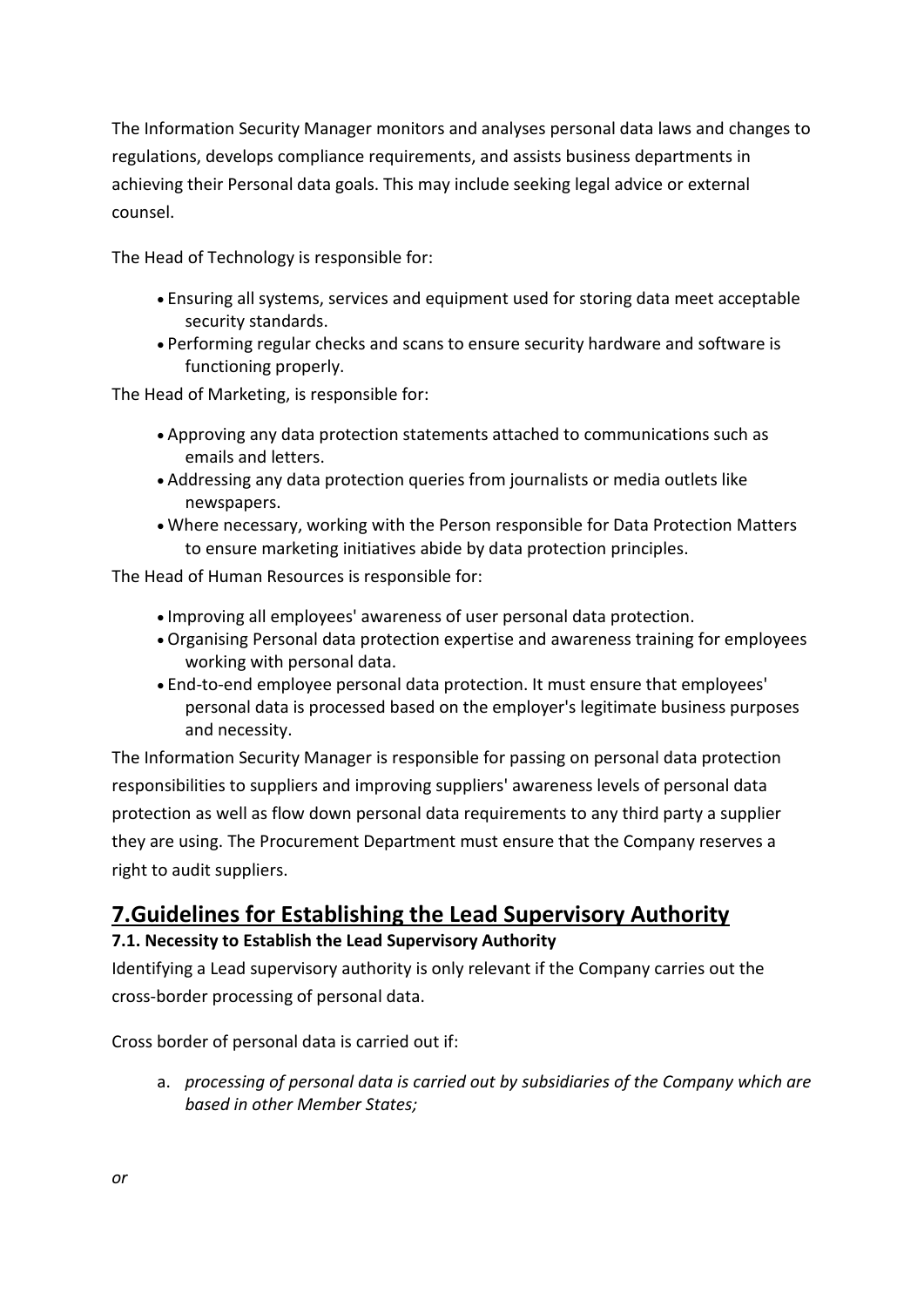b. *processing of personal data which takes place in a single establishment of the Company in the European Union, but which substantially affects or is likely to substantially affect data subjects in more than one Member State.*

If the Company only has establishments in one Member State and its processing activities are affecting only data subjects in that Member State than there is no need to establish a lead supervisory authority. The only competent authority will be the Supervisory Authority in the country where Company is lawfully established.

# **7.2.Main Establishment and the Lead Supervisory Authority**

#### **7.2.1. Main Establishment for the Data Controller**

The main establishment/ headquarters for TriDri™ is Unit 55 Expressway, Deeside Industrial Park, Deeside, CH5 2UA, UK.

If the Company is based in an EU Member State and it makes decisions related to crossborder processing activities in the place of its central administration (headquarters), there will be a single lead supervisory authority for the data processing activities carried out by the Company.

If Company has multiple establishments that act independently and make decisions about the purposes and means of the processing of personal data, [the Directors / top management of the Company] needs to acknowledge that more than one lead supervisory authority exists.

#### **7.2.2. Main Establishment for the Data Processor**

When the Company is acting as a data processor, then the main establishment will be the place of central administration. In case the place of central administration is not located in the EU, the main establishment will be the establishment in the EU where the main processing activities take place.

#### **7.2.3. Main Establishment for Non-EU Companies for Data Controllers and Processor**

If the Company does not have a main establishment in the EU, and it has subsidiarie(s) in the EU, then the competent supervisory authority is the local supervisory authority.

If the Company does not have a main establishment in the EU nor the subsidiaries in the EU, it must appoint a representative in the EU, and the competent supervisory authority will be the local supervisory authority where the representative is located.